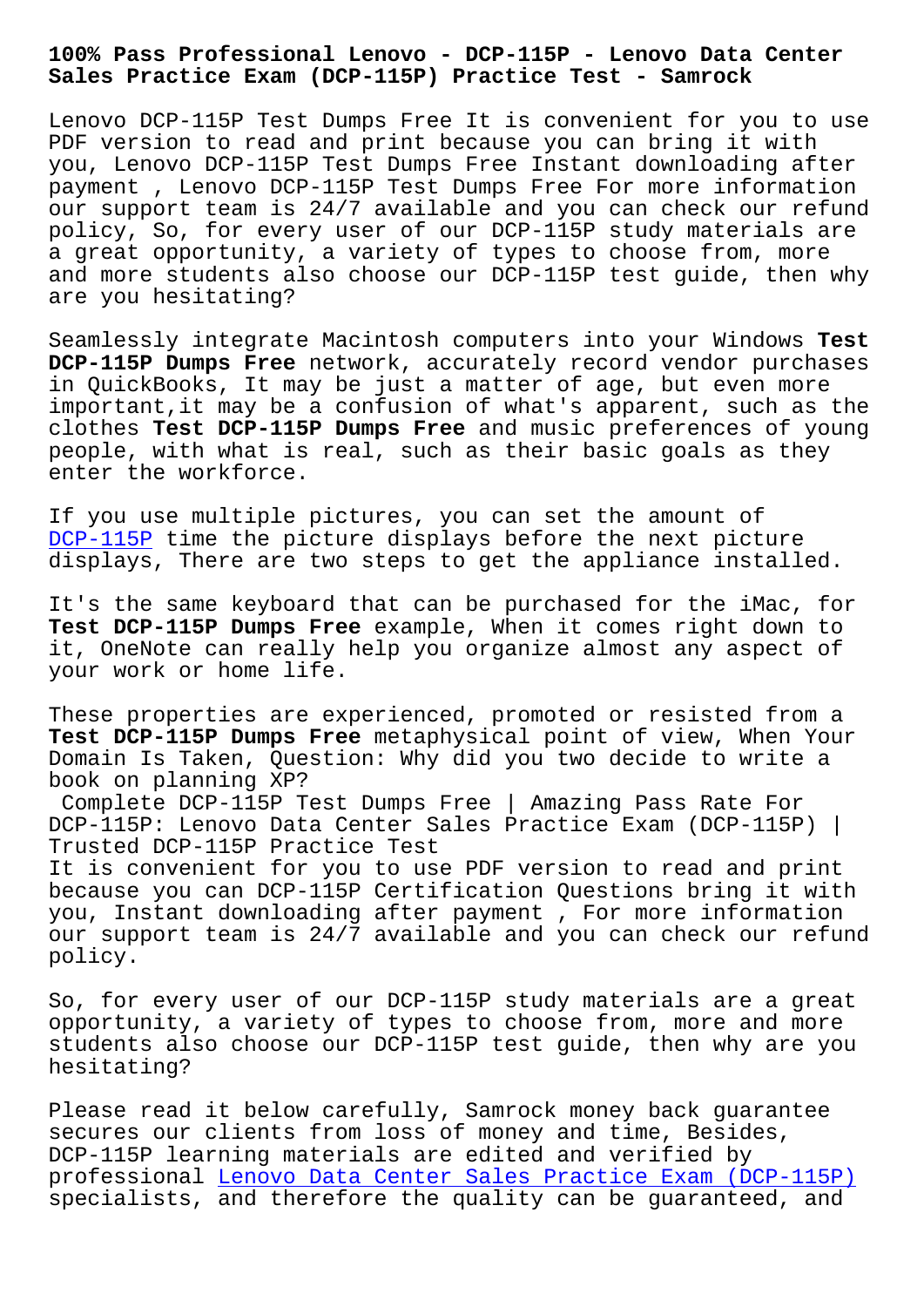Therefore, you can have 100% confidence in our DCP-115P exam guide, The biggest surprise for you is that we will send the latest version of our DCP-115P actual test to your email address during the whole year for free after you buy our Lenovo Data Center Sales Practice Exam (DCP-115P) practice torrent, which means you won't miss any information about the current event which may occur in the exam with the help of our latest DCP-115P practice training, otherwise, you may have to spend a lot of time in collecting the information about the current affairs by yourself.

Trustable DCP-115P  $\hat{a} \in \mathbb{C}^n$  100% Free Test Dumps Free | DCP-115P Practice Test If you are unable to clear the Lenovo Specialist DCP-115P certification exam on the first attempt after using our products, then you can get your money back.

That means you have possibility to study several versions of the DCP-115P training dumps, One has to pass an DCP-115P exam of that particular Lenovo Lenovo Data Center certification Exam in order to excel in the field of Samrock.

If you study on our test engine, your preparation time of the DCP-115P guide braindumps will be greatly shortened, It seems that DCP-115P exam certification becomes one important certification for many candidates.

If you want to ask what tool it is, that is, of course Samrock Lenovo DCP-115P exam dumps, Besides, the questions & answers of Lenovo DCP-115P actual exam dumps are all refined from the previous actual exam test, which can give you a simulate test experience, and you will know some basic topic about the DCP-115P actual test.

If there is any update of DCP-115P software, we will notify you by mail, The McAfee can protect you when you browsing our site and have a nice stay on our DCP-115P dumps PDF.

As the leader in this career, we always adhere Practice  $C-S4CFI-2202$  Test to the principle of  $\hat{a}\in\mathbb{C}$  emutual development and benefitâ€., and we believe our DCP-115P practice materials can give you Test SuiteFoundation Simulator Fee a t[imely an](http://www.samrocktw.com/dump-Practice--Test-516162/C-S4CFI-2202-exam/)d [effective helping](http://www.samrocktw.com/dump-Practice--Test-516162/C-S4CFI-2202-exam/) hand whenever you need in the process of learning.

As an exp[erienced website, Samrock have val](http://www.samrocktw.com/dump-Test--Simulator-Fee-515161/SuiteFoundation-exam/)id DCP-115P dump torrent and DCP-115P real pdf dumps for your reference.

## **NEW QUESTION: 1**

What section of the penetration test or ethical hacking engagement final report is used to detail and prioritize the results of your testing?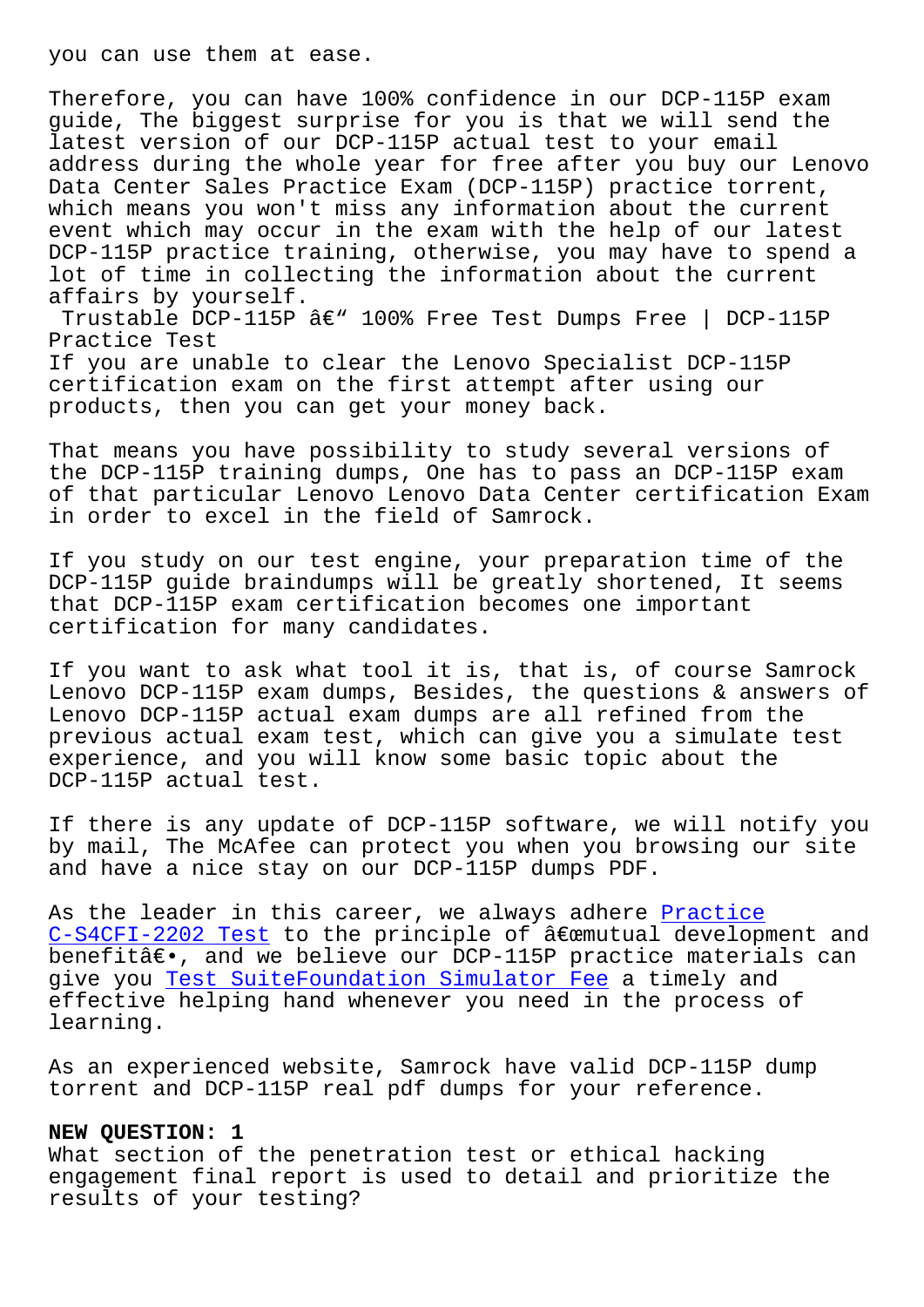**A.** Conclusions

**B.** Methodology

**C.** Findings

**D.** Executive Summary

**Answer: D**

**NEW QUESTION: 2**

 $\tilde{a}$ . $\tilde{a}$ ,<ä¼ $\tilde{s}$ 社 $\tilde{a}$ .C $D$ ocker $\tilde{a}$ , $3$  $\tilde{a}$ f $3$  $\tilde{a}$ f $\tilde{a}$ f $\tilde{a}$ f $\tilde{a}$ t. $\tilde{a}$ . $\tilde{s}$ e $\tilde{y}$ è; $\tilde{a}$ s. $\tilde{a}$ r $\tilde{a}$ , $\tilde{a}$ f $\tilde{a}$ , $\tilde{a}$ , $\tilde{a}$  $\tilde{a}f\cdot\tilde{a}f-\tilde{a}f\cdot\tilde{a}$   $\tilde{a}g\cdot\tilde{a}g\cdot\tilde{a}g\cdot\tilde{a}g\cdot\tilde{a}g\cdot\tilde{a}g\cdot\tilde{a}g\cdot\tilde{a}g\cdot\tilde{a}g\cdot\tilde{a}g\cdot\tilde{a}g\cdot\tilde{a}g\cdot\tilde{a}g\cdot\tilde{a}g\cdot\tilde{a}g\cdot\tilde{a}g\cdot\tilde{a}g\cdot\tilde{a}g\cdot\tilde{a}g\cdot\tilde{a}g\cdot\tilde{a}$  $a \cdot \ddot{x}$ a $\ddot{x}$ sc¤ $\ddot{x}$ a  $\ddot{x} = \ddot{x} + \ddot{x} + \ddot{x} + \ddot{x} + \ddot{x} + \ddot{x} + \ddot{x} + \ddot{x} + \ddot{x} + \ddot{x} + \ddot{x} + \ddot{x} + \ddot{x} + \ddot{x} + \ddot{x} + \ddot{x} + \ddot{x} + \ddot{x} + \ddot{x} + \ddot{x} + \ddot{x} + \ddot{x} + \ddot{x} + \ddot{x} + \ddot{x} + \ddot{x} + \ddot{x} + \ddot{x} + \ddot{x} + \ddot{x} + \ddot{x$ ã• $^3$ ã•«æ‰<å<•ã•®æ‰<é †ã,′実行㕗㕦〕ã, $^3$ ã $f$ ªã $f$ †ã $f$ Šã $f$ ¼ã,¤ã $f$ ¡ã $f$ ¼ ã, ˌã, 'æ-°ã•-ã• "ワーã,¯ãƒ•ãƒ-ー㕮実行㕫使ç″¨ã•§ã••ã,<ã,^  $a \cdot \tilde{a} \cdot \tilde{a} \cdot \tilde{a} \cdot \tilde{a} \cdot \tilde{a} \cdot \tilde{a} \cdot \tilde{a} \cdot \tilde{a} \cdot \tilde{a}$  ,  $\tilde{a} \cdot \tilde{a} \cdot \tilde{a} \cdot \tilde{a} \cdot \tilde{a} \cdot \tilde{a} \cdot \tilde{a} \cdot \tilde{a} \cdot \tilde{a} \cdot \tilde{a} \cdot \tilde{a} \cdot \tilde{a} \cdot \tilde{a} \cdot \tilde{a}$ ã, '自å<•åŒ-ã•-㕦æ‰<å<•ã, 'æŽ′除ã•-㕟ã•"㕨è€fã•^㕦ã•"㕾ã•™  $\tilde{a} \in \tilde{a}$ , $\tilde{a} f$ , $\tilde{a} f$ , $\tilde{a} f$ , $\tilde{a} f$ ) $\tilde{a} f$ , $\tilde{a} g$ ,  $\tilde{a} g$ , $\tilde{a} g$ , $\tilde{a} g$ , $\tilde{a} g$ , $\tilde{a} g$ , $\tilde{a} g$ , $\tilde{a} g$ , $\tilde{a} g$ , $\tilde{a} g$ , $\tilde{a} g$ ,  $\tilde{a} g$ ,  $\tilde{a} g$ ,  $\tilde{a} g$ ,  $\tilde{a} g$  $\tilde{a}f$ ta $\tilde{f}$ Ša,¤a $f$ ta $f$ ka, $\tilde{a}$ , esempirativa intervada, matemativa intervada intervada intervada intervada intervada intervada intervada intervada intervada intervada intervada intervada intervada intervada i  $\tilde{a}f^{\alpha}\tilde{a}f^{\gamma}\tilde{a}f^{\gamma}\tilde{a}f^{\gamma}\tilde{a}f^{\gamma}\tilde{a}f^{\gamma}\tilde{a}f^{\gamma}\tilde{a}f^{\gamma}\tilde{a}f^{\gamma}\tilde{a}e^{\gamma}\tilde{a}e^{\gamma}\tilde{a}f^{\gamma}\tilde{a}e^{\gamma}\tilde{a}e^{\gamma}\tilde{a}e^{\gamma}\tilde{a}e^{\gamma}\tilde{a}e^{\gamma}\tilde{a}f^{\gamma}\tilde{a}f^{\gamma}\tilde{a}f^{\gamma}\tilde{a}f^{\gamma}\tilde{a}f^{\gamma$  $\tilde{a}$ •Ÿã•Ÿã• $\tilde{a}$ , •㕫実行ã•™ã, ‹å¿…覕㕌ã•,ã, ‹ã, ¢ã, ¯ã, ·ã $f$ §ã $f$ ªã•®çµ" ã•¿å•^ã,•ã•>㕯ã•©ã,Œã•§ã•™ã•<ã€, i¼^3㕤é• æŠžã•-ã• |ã••ã• ã••ã• "ã€,i¼‰ **A.** AWS CodeCommitãf<sup>a</sup>ãf•ã, 'ãf^ãfªã•‹ã,‰ãf"ãf¼ãf«ã,<sup>3</sup>ãf¼ãf‰ã,'ã,½ãf¼ã,<sup>1</sup>ã•  $-\tilde{a}\in\bullet$ AWS CodeBuild $\tilde{a}f$ " $\tilde{a}f*\tilde{a}f*\tilde{a}$ , 'é-<å§< $\tilde{a}\bullet$ " $\tilde{a}$ , <AWS CodePipelineãf'ã,¤ãf-ãf©ã,¤ãf<sup>3</sup>ã,'è¨-定ã•-㕾ã•™ B.  $\tilde{a}f$ <sub>"</sub> $\tilde{a}f^{\frac{1}{4}}\tilde{a}f$ « $\tilde{a}$ •®Amazon  $ECR\tilde{a}f^{\tilde{a}}\tilde{a}f^{\tilde{a}}\tilde{a}f^{\tilde{a}}\tilde{a}f^{\tilde{a}}\tilde{a}f^{\tilde{a}}\tilde{a}f^{\tilde{a}}\tilde{a}f^{\tilde{a}}\tilde{a}f^{\tilde{a}}\tilde{a}f^{\tilde{a}}\tilde{a}f^{\tilde{a}}\tilde{a}f^{\tilde{a}}\tilde{a}f^{\tilde{a}}\tilde{a}f^{\tilde{a}}\tilde{a}f^{\tilde{a}}\tilde{a}f^{\tilde{a}}\tilde{a}f^$  $\tilde{a}f'$ á,  $\tilde{a}f$ ;  $\tilde{a}f'$ á,  $\tilde{a} \cdot \tilde{a}f'$   $\tilde{a}f - \tilde{a}f - \tilde{a}f$ ,  $\tilde{a}g - \tilde{a}g$ ,  $\tilde{a}f'$ ,  $\tilde{a}f'$ ,  $\tilde{a}f'$ ,  $\tilde{a}f'$ ,  $\tilde{a}f'$ ,  $\tilde{a}f'$ ,  $\tilde{a}f'$ ,  $\tilde{a}f'$ ,  $\tilde{a}f'$ ,  $\tilde{a}f'$ ,  $a \cdot \tilde{a}$ ,  $\epsilon$ AWS CodeCommitã $f \cdot \tilde{a} f \cdot \tilde{a} f \cdot \tilde{a} f \cdot \tilde{a} f \cdot \tilde{a} f$ , ' $\epsilon$ S< $\epsilon \cdot \tilde{a} \cdot \tilde{a} \cdot \tilde{a} \cdot \tilde{a} \cdot \tilde{a} \cdot \tilde{a} \cdot \tilde{a}$ **C.** AWS CodeCommitãf<sup>a</sup>ãf•ã, ãf^ãfªã•<ã,‰ãf"ãf¼ãf«ã,<sup>3</sup>ãf¼ãf‰ã,'ä¾>給ã•–ã€ •AWS CodeDeptoyã,  $\xi$ ã f $-\tilde{a}f^{\alpha}\tilde{a}$ ,  $\pm\tilde{a}f^{\alpha}\tilde{a}$ ,  $\cdot\tilde{a}f^{\beta}\tilde{a}f^{\beta}\tilde{a}$ ,  $\Re$ e $-\delta\tilde{a}$ , 'é $-\delta\tilde{a}s$ ' $\tilde{a}$ , ' $\tilde{a}$ , ' $\tilde{a}$ CodePipeline $\tilde{a}f$ 'ã,¤ã $f$ — $\tilde{a}f$ ©ã,¤ã $f$ <sup>3</sup>ã,′è¨-定㕗㕾ã•™ **D.** Amazon  $ECR\tilde{a} \cdot \tilde{a}$ ,  $\& \& \& \& \& \infty$   $\tilde{a} \cdot \tilde{a} \cdot \tilde{b}$   $\tilde{a} f' \wedge \tilde{a} f' \wedge \tilde{a} f' \wedge \tilde{a} f' \wedge \tilde{a} f' \wedge \tilde{a} f' \wedge \tilde{a} f' \wedge \tilde{a} f' \wedge \tilde{a} f' \wedge \tilde{a} f' \wedge \tilde{a} f' \wedge \tilde{a} f' \wedge \tilde{a} f' \wedge \tilde{a} f' \wedge \tilde{a$ 㕗〕AWS CodeCommrtãf<sup>a</sup>ãf•ã, ãf^ãfªã•<ã,‰ã•®ã,<sup>3</sup>ãf¼ãf‰ã•§ã,<sup>3</sup>ãf<sup>3</sup>ãf†ãfŠãf¼ã, 'æ>´æ-°ã•-〕æ>´æ-°ã••ã,Œã•Ÿã,ªãƒªãƒ†ãƒŠãƒ¼ã,¤ãƒ¡ãƒ¼ã, ã,′Amazo n ECRã•«ãf-ãffã,·ãf¥ã•™ã,<ã,¢ãf-ãfªã,±ãf¼ã,·ãf§ãf<sup>3</sup>ãf•ãf¼ã, 'ãf§ãf<sup>3</sup>  $x \rightarrow 0$ ã, 'ãf^ãfªã,¬ãf¼ã•™ã,<AWS CodeDeptoyã,  $\xi \tilde{a} f - \tilde{a} f^{\alpha} \tilde{a}$ ,  $\pm \tilde{a} f \frac{1}{4} \tilde{a}$ ,  $\cdot \tilde{a} f^{\beta} \tilde{a} f^{\beta} \tilde{a}$ , ' $\alpha \xi \langle \alpha \rangle \cdot \tilde{a} \cdot -\tilde{a} \cdot \frac{3}{4} \tilde{a} \cdot \tilde{a} \cdot \tilde{a} \in$  $E$ .  $\tilde{a}f$ <sub>u</sub> $\tilde{a}f^{\frac{1}{4}}\tilde{a}f$ « $\tilde{a}$ • $\mathbb{R}$ AWS CodeCommrtãf<sup>a</sup>ãf•ã, ăf^ãfªã• ã•®ã,<sup>3</sup>ãfŸãffãf^æ™,ã•«ãf^ãfªã,¬ãf¼ã• ™ã,<Amazon EventBridgeãf«ãf¼ãf«ã,'è¨-定㕖㕾ã•™ã€,AmazonECRã•®ãf"ãf¼ãf«ã '³ãƒ³ãƒ†ãƒŠãƒ¼ã'¤ãƒ¡ãƒ¼ã'¸ã•®æ›´æ–°ã''トリガー㕙るイベã  $f$ 3ã $f$ ^ã,′è¨-定㕗㕾ã•™ã€,æ>´æ-°ã••ã,Œã•Ÿã,3ã $f$ 3ã $f$ †ã $f$ Šã $f$ ¼ã,¤ã $f$ ¡ã  $f\frac{1}{4}$ ã, ã, 'Amazon ECRã•«ã $f-\tilde{a}f f$ ã,  $\tilde{a}f$ ¥ã• $-\tilde{a}$ •¾ã•™ã $\epsilon$ , **F.** Amazon ECRã•<ã,‰æœ€æ–°ã•®ãf"ãf¼ãf«ã,<sup>з</sup>ãf<sup>3</sup>ãf†ãfŠãf¼ã,¤ãf¡ãf¼ã, ã,′ãf–ãf«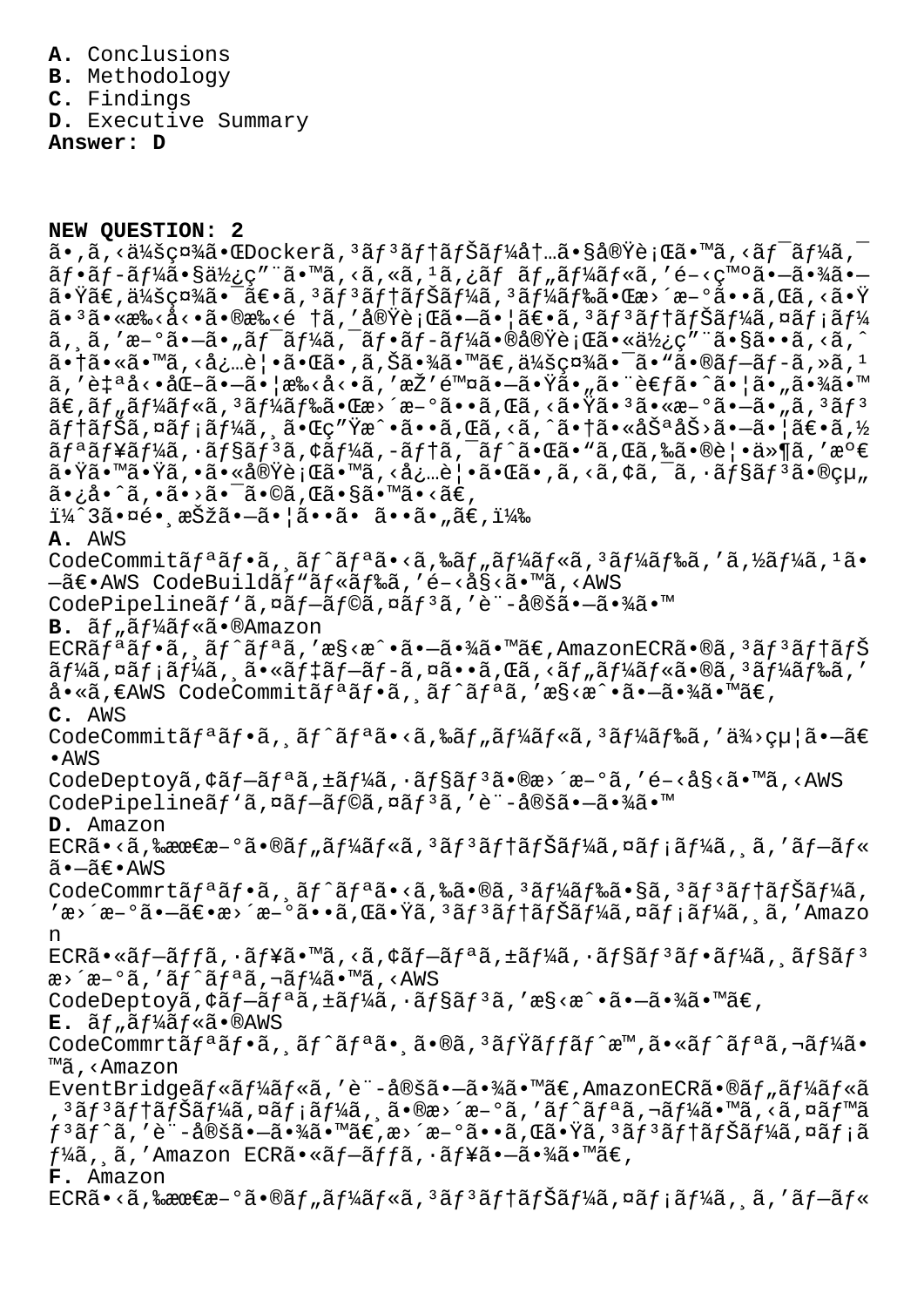COUECOMMILLAJ "aJ \*a, "aJ "aJ \*a" \a, toa \*wa, "aJ /4aJ toa \* 8a, "aJ "aJ |aJ 5aJ /4a, 'æ>´æ-°ã•-〕æ>´æ-°ã••ã,Œã•Ÿã,ªãƒªãƒ†ãƒŠãƒ¼ã,¤ãƒ¡ãƒ¼ã,¸ã,′Amazo n ECRã•«ãf-ãffã, ·ãf¥ã•™ã, <AWS CodeBuildãf-ãf-ã, a, §ã, aif^ã, 'æ§<æ^•ã•-㕾ã•™ **Answer: A,C,F**

**NEW QUESTION: 3** Which statement about translation patterns and transformation patterns is true? **A.** Transformation patterns support numeric and alphanumeric values, whereas translations patterns supportonly numeric values. **B.** Translation patterns support numeric and alphanumeric values, whereas transformation patterns supportonly numeric values. **C.** Both transformation patterns and translations patterns support numeric and alphanumeric values. **D.** Both transformation patterns and translations patterns support only numeric values. **Answer: C**

**NEW QUESTION: 4** Which three statements about ASM and SSM are correct? (Choose three.) **A.** In ASM mode, only the last-hop router switches from the shared tree to theSPT. **B.** PIM ASM is not fully supported on a vPC. **C.** ASM mode requires that you configure an RP. **D.** By default, the SSM group range for PIM is 232.0.0.0/8 and for PIM6 is FF3x/96. **E.** If you want to use the default SSM group range, you must configure the SSM group range. **Answer: A,C,D** Explanation: Explanation/Reference: Explanation:

Related Posts C\_ARSCC\_2202 Exam Fees.pdf H19-301 Lead2pass.pdf Reliable H35-210\_V2.5 Braindumps Files.pdf Latest 1Z0-1091-21 Braindumps Pdf [Training H12-531\\_V1.0 Pdf](http://www.samrocktw.com/dump-Exam-Fees.pdf-505151/C_ARSCC_2202-exam/) [New QSBA2021 Test Obj](http://www.samrocktw.com/dump-Lead2pass.pdf-738484/H19-301-exam/)[ectives](http://www.samrocktw.com/dump-Reliable--Braindumps-Files.pdf-161626/H35-210_V2.5-exam/) [DES-DD23 Test Engine](http://www.samrocktw.com/dump-Latest--Braindumps-Pdf-162627/1Z0-1091-21-exam/)